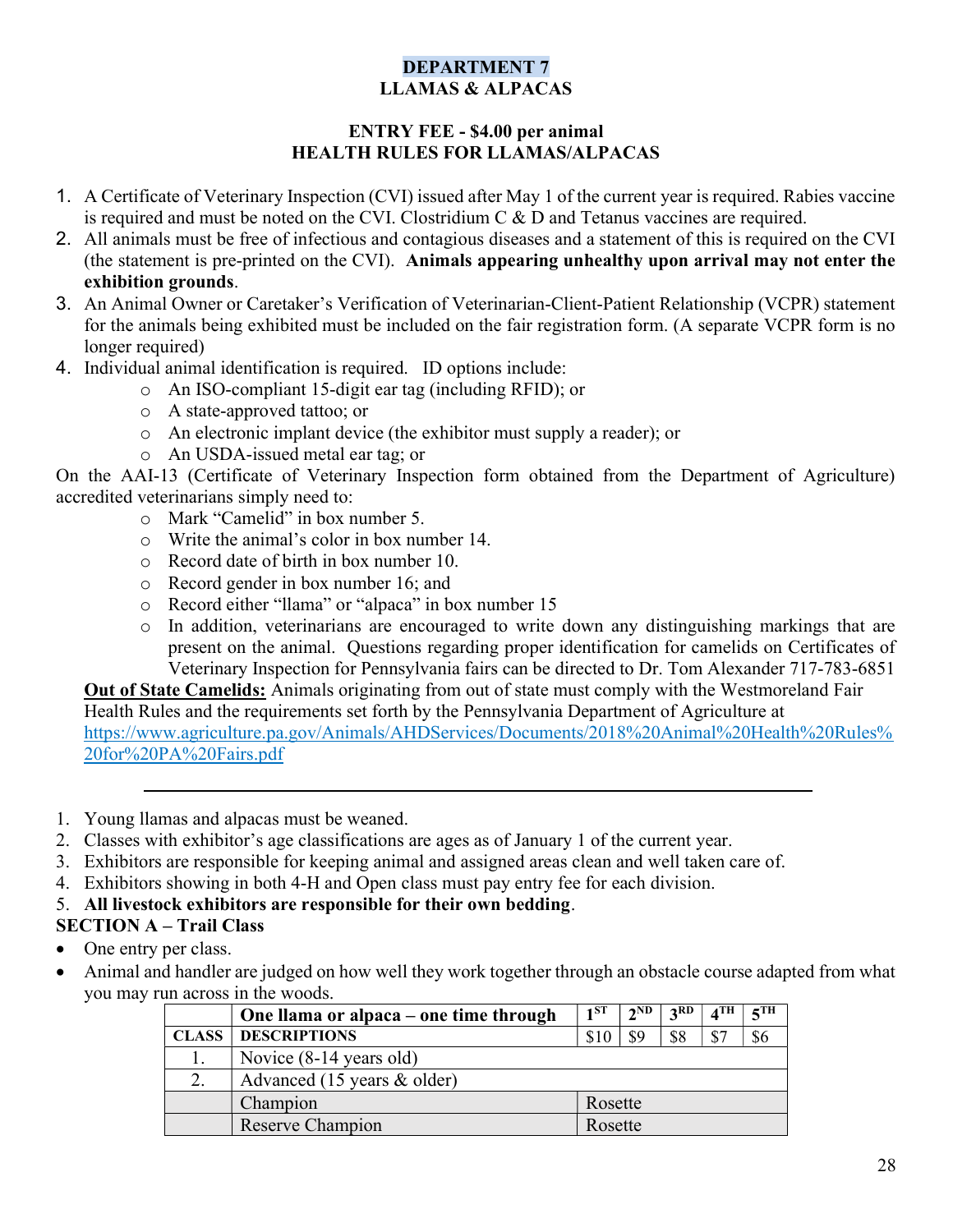## SECTION B – Halter Class (Classes 1-15 refer to Llamas)

- AWARD 1ST  $2^{ND}$  3RD 4TH 5TH CLASS DESCRIPTIONS \$10 \$9 \$8 \$7 \$6 Open Halter Llama Male 1. Light Wool 2. Medium wool 3. Heavy wool Champion Male Rosette Reserve Champion Male Rosette Open Halter Llama Female 7. Light Wool 8. Medium Wool 9. Heavy Wool Champion Female Rosette Reserve Champion Female Rosette 15. Llama Gelding Champion Gelding Rosette Reserve Champion Gelding Rosette 16. Alpaca Female Champion Rosette Reserve Champion Rosette 17. | Alpaca Male Champion Rosette Reserve Champion Rosette 18. Alpaca Gelding Champion Rosette Reserve Champion Rosette
- Animals will be judged on conformation correctness.

#### SECTION H – Young and Senior Handlers Demonstrations\*\*

- Llama or alpaca must be on fairgrounds.
- Class 1 gives young handlers a chance to lead a llama or alpaca in the show ring setting (parent or adult may walk behind young handler.)

| <b>CLASS</b> | <i>**</i> Ribbons only awarded |
|--------------|--------------------------------|
|              | Handlers under 8 years of age  |
|              | <b>Adult Handlers</b>          |